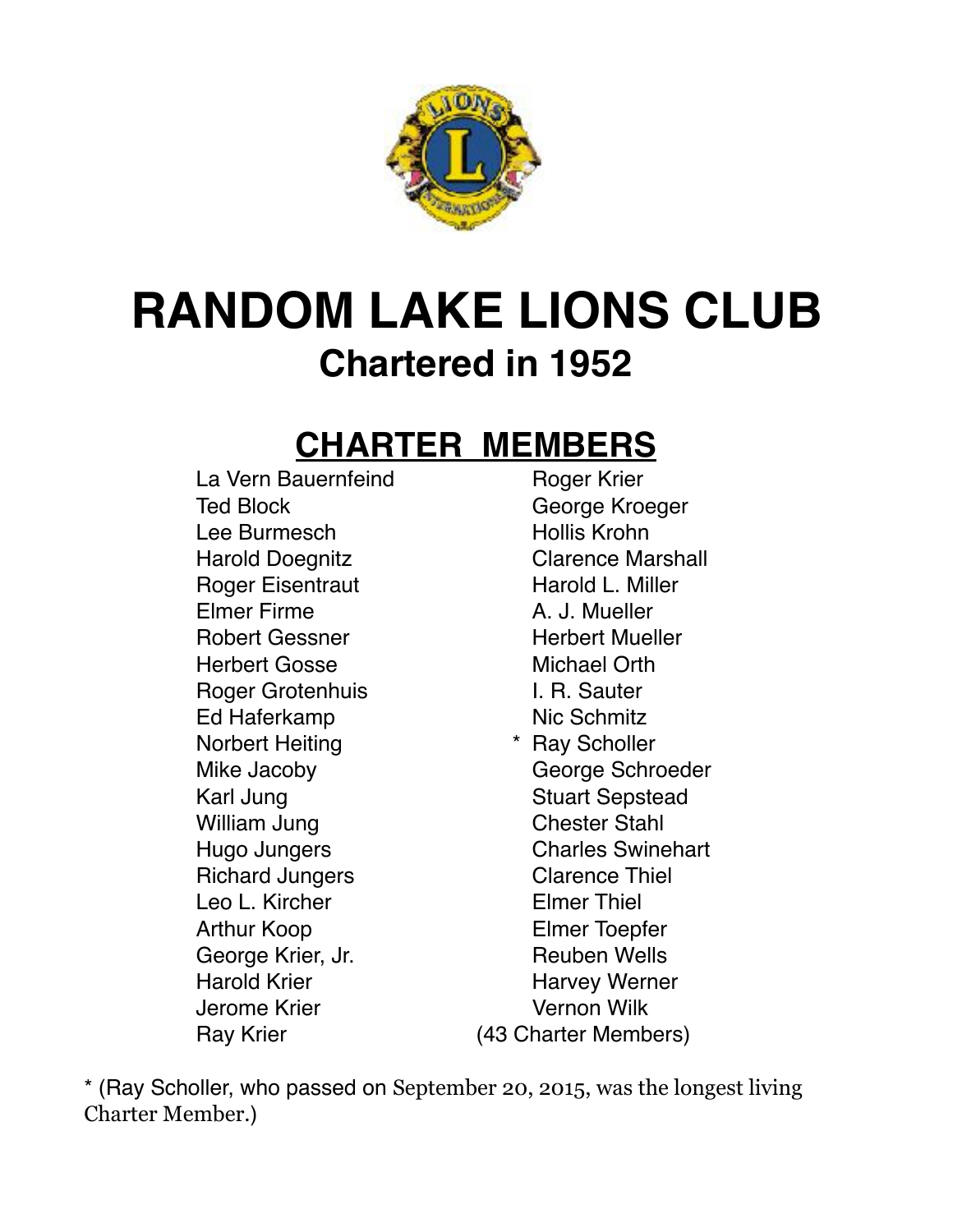# **CHARTER DAY**

The June 9, 1977, issue of The Sounder included an article about the 25th anniversary of the Random Lake Lions Club. It noted that the Lions Club charter was dated Feb. 17, 1952, and was sponsored by the Sheboygan Lions Club.

## **FUNDRAISERS**

During the 1950's and early 60's the main fundraiser was The Random Lake Home Show featuring:

Displays by local businesses;

Professional entertainment; and

A Miss Random Lake Pageant. One of our "Queens" eventually finished as first runner-up at the Miss Wisconsin Pageant.

Additional funds were raised with:

Light Bulb Sales; Broom Sales; Candy Sales; **Raffles** 

From the mid 60's to the mid 80's, we added:

 A "Pole in the Lake Ice Thaw Contest" - 1st prize was a TV SET; Christmas Tree Sales - we bought trees for \$5.00 and sold them for \$10.00 and made big money in those days;

We did special event food sales - frying and serving hamburgers, brats and beer at local auctions and the Ray Sommers Dog Shows;

We sponsored Donkey Baseball, Professional Ladies and Packer Basketball and other unique one-night performances that were popular at the time.

In the mid 60's we initiated a Pancake Breakfast near Christmas time. In the nineties, we upgraded this to a Breakfast Buffet with Santa. Recently we added a Mrs. Santa Clause.

In the mid 80's we added two more major money makers:

A Carry Out Chicken Barbecue (BBQ) held on the last Sunday in September; and

A game we affectionately refer to as "Our Pool Project" which, in 2019, was replaced with a Calendar Raffle which is still used today.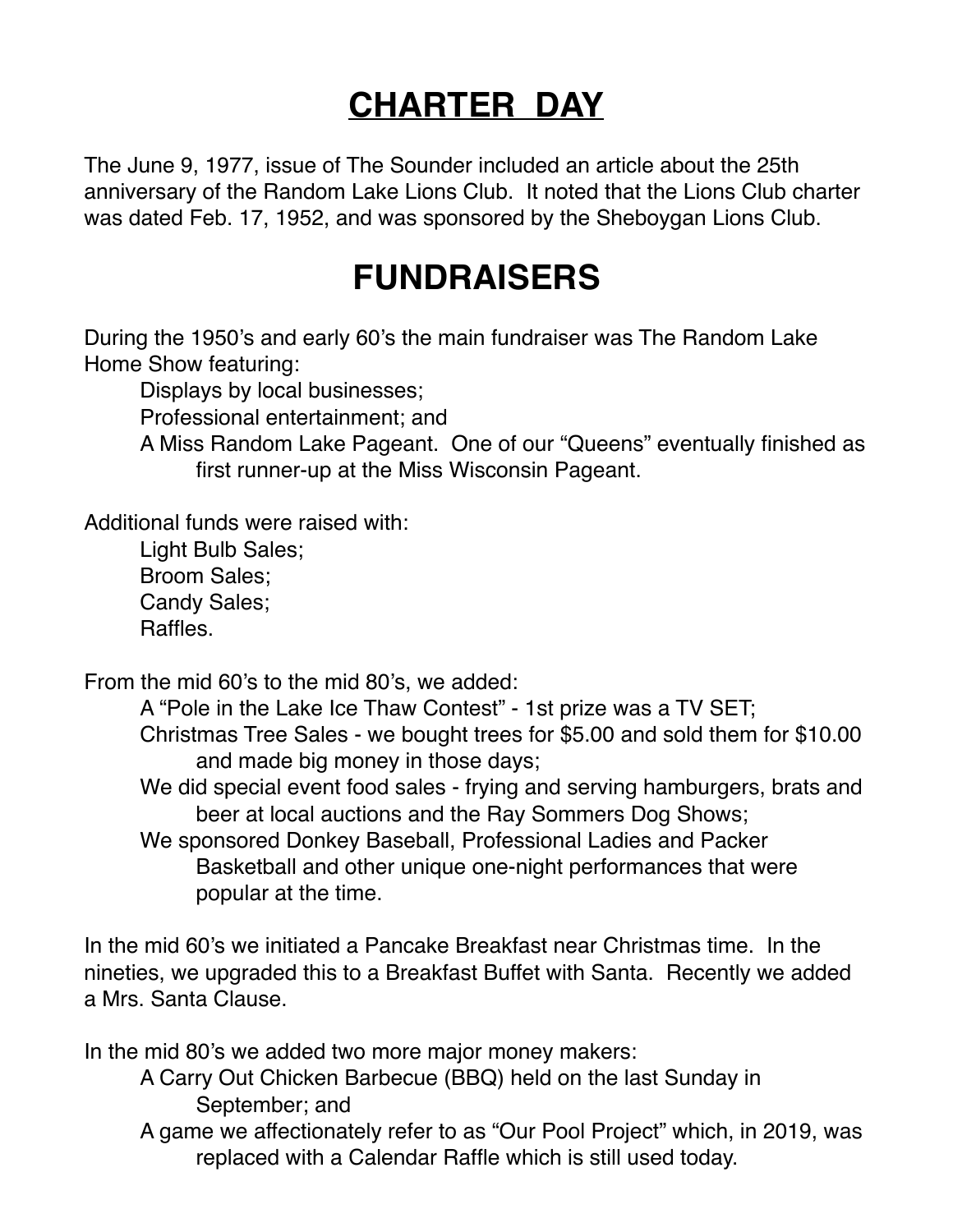On October 7, 2014, with the Adell Lions Club we scheduled to hold a Harlem Ambassadors Basketball game. Harlem team members presented a "Stay in School, Stay off Drugs" assembly for our school students, and encouraged them to make positive choices for their futures, set goals, not be a bully, avoid peer pressure, and remain drug-free. During the evening, local members of our community were challenged by the Harlem Ambassadors in a comedy basketball game. Sponsors donated \$13,170.00, Ticket Sales were \$3,432.00 plus a Misc. \$627.00 for a total income of \$17,229.00. After all expenses were covered, \$4,916.55 were available to both the Adell and the Random Lake Lions Clubs.

Nearly every year a prominent local citizen and his wife have made a large donation to the Club around Christmas time for us to use for our many projects.

# **OUR NOBLE AND WORTHY RECIPIENTS**

Since the Random Lake Lions Club was chartered in 1952, it has provided eye exams and eye glasses to all who have requested our assistance and since the Spot Camera became available in District 27-B1, our club has done Vision Screening for every school in our immediate area from Pre-Kindergarten through 12th grade.

On Sun. Nov. 13, 1955, a banquet was held at St. Mary's School Hall, and Troop 863 of the Boy Scouts and Pack 3863 Cub Scouts officially received the Random Lake Lions Club sponsorship. The Lions Club was presented with the Scout Charter that night. An article in the Random Lake Times (which later became The Sounder) stated that the Lions Club decided to sponsor the Scouts earlier in 1955. The cost at that time was \$200 per year. We have chartered all the troops and Cub Scout packs in the Random Lake area since that time, but the Scouts had no home of their own. So on November 16, 2004, a QUIT CLAIM DEED was signed for the purchase of the former Sherman Town Hall that was first used in 1898. This building was intended to be used for our local scouting program. Included in the quit claim deed was a paragraph stating: *"This conveyance is made for the consideration of One Dollar (\$1.00) and the requirement that the premises will not be sold, but instead used as a club house for boy scouts and girl scouts and other non-profit purposes; and in the event that the premises are no longer used for such purposes all right, title and interest to the premises shall revert to the Grantor."* Our club continues to pay the insurance, upkeep and utilities on the building and Scouts hold most of their activities in this building and surrounding property.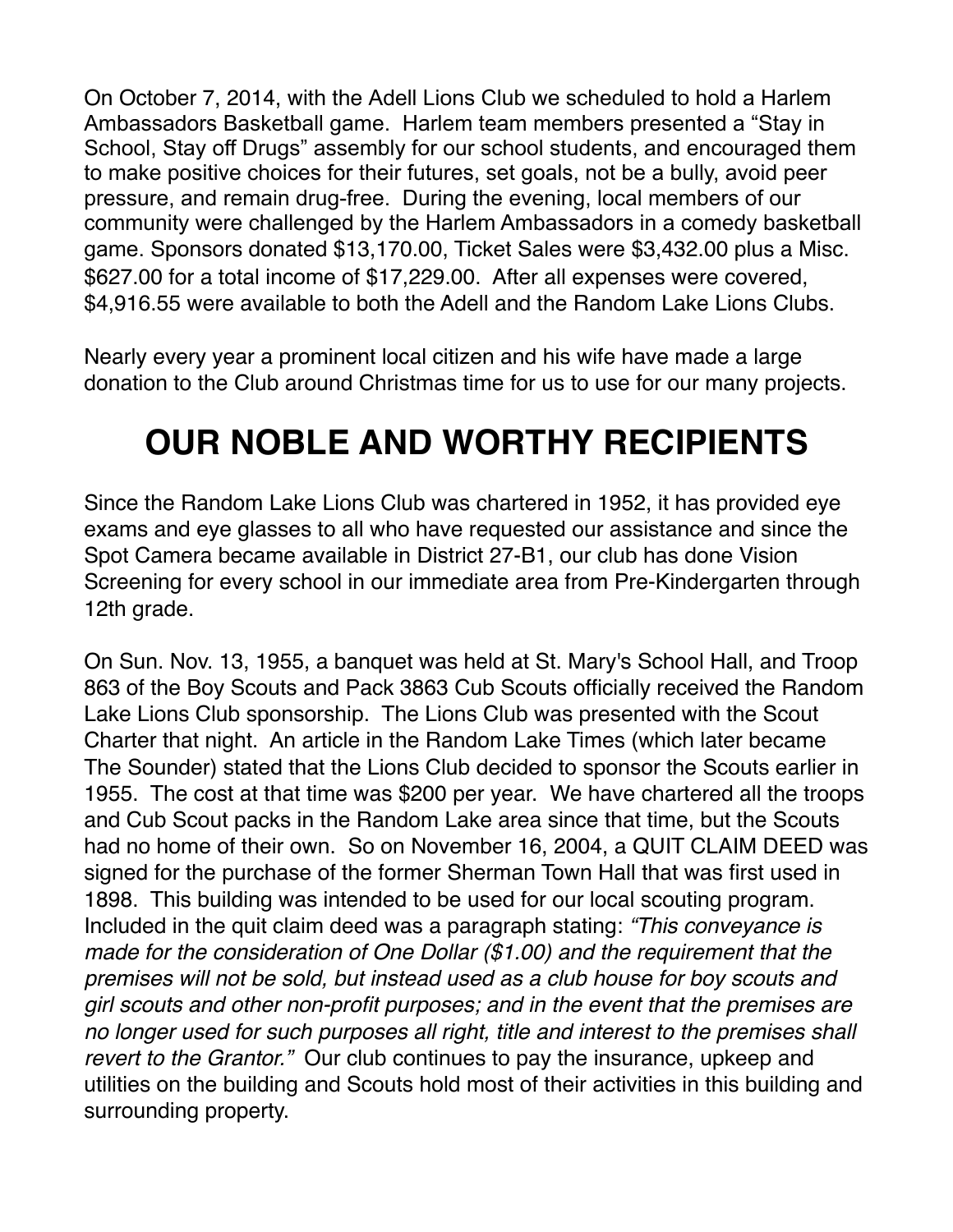1956 marked the first annual Athletic Banquet to honor Random Lake High School's Athletes, coaches, managers, trainers and cheerleaders sponsored by the Lions Club. In recent years this event has evolved into State Night or Awards Night which provides an opportune time for our club to award our Student Scholarships of \$1,000.00 each.

Through 2019, we sponsored 56 Annual Easter Egg Hunts, but held off during the Covid-19 pandemic.

Our organization has helped to sustain Random Lake Area Interfaith Food Pantry since it opened in 1982.

For many years our members and the Lioness club played Santa Claus and delivered food boxes and baskets to needy families in the Random Lake area.

For more than 30 years the American Red Cross Bloodmobile made biannual visits and our club arranged for donor lists and provided space, snacks and refreshments to the blood donors and staff.

Scholarships have been provided for qualified graduates of Random Lake High School since 1981 and the program continues.

Since our charter year, we have financially supported the Fire Departments of Random Lake and Silver Creek and the EMT programs of our community when special needs, such as a new ambulance arose.

Several newer community organizations have also received our financial support including the Lakeview Community Library, The Greater Random Lake/Adell United Fund, the Random Lake Summer Theater which began in 1996 (now called Lakeshore Productions, Inc.), and the Random Lake Trust Fund while it was active.

Lions Clubs International Foundation (LCIF) and Wisconsin Lions Foundation (WLF) have received annual contributions when special programs such as the "Drive to Eliminate the Cases of Preventible Blindness" by Lions International or special projects at Lions Camp in Rosholt, Wisconsin, such as the "Cabin Project." We have responded enthusiastically and appropriately when requested.

For many years, annual checks have been written to: the Diabetes Foundation, Leader Dog, Companion Dog, Paws With A Cause, Lions/Quest Program - which is still being used at our local high school, Special Olympics, Eye Banks, Mission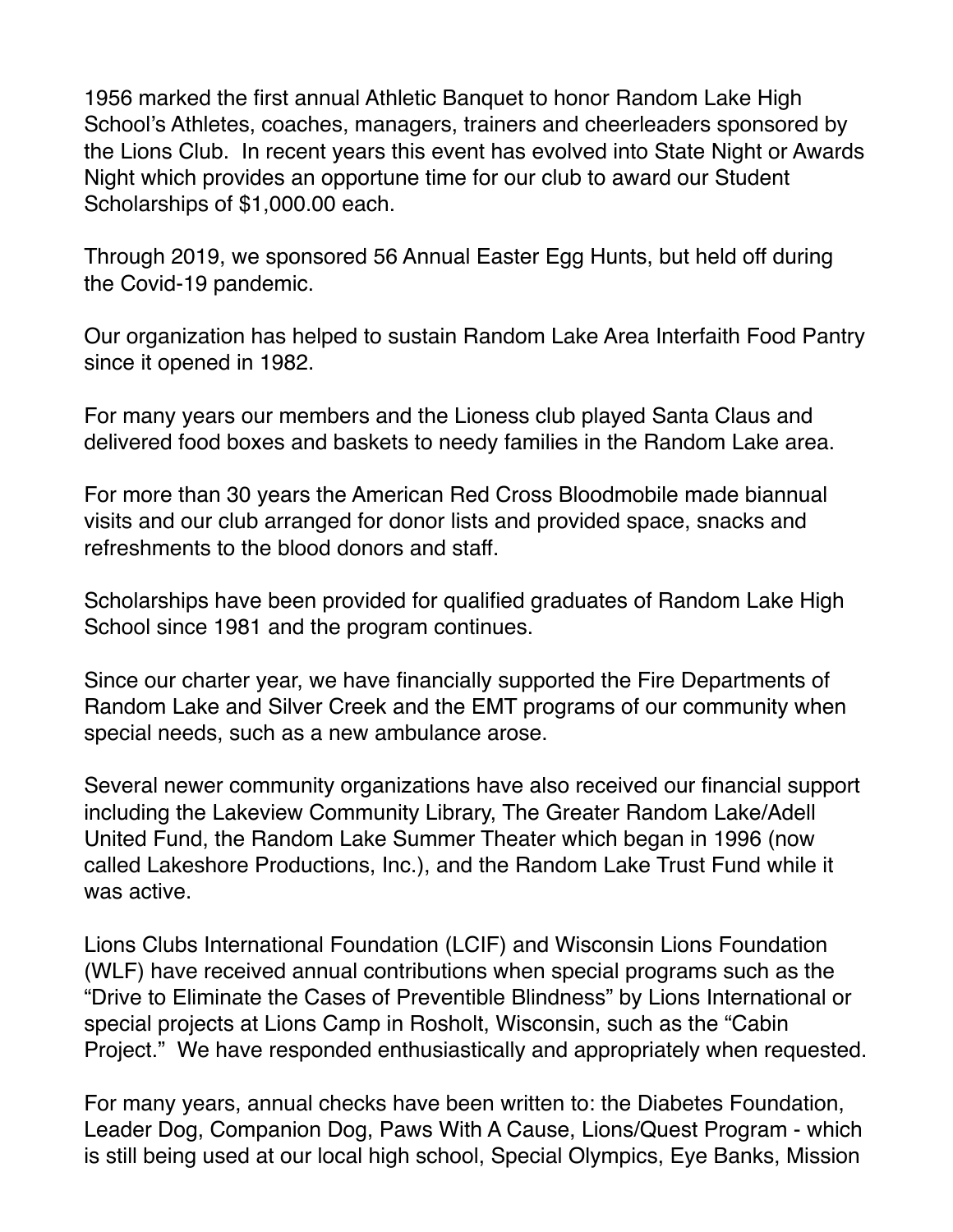to Mexico or other countries where needed, Big Brothers, Big Sisters, Wisconsin Badger Camp, Salvation Army and Lioness projects while they were still active.

Several years we participated in the Adopt-A-Highway program.

For the last several years we have participated in collecting Deer Hides to benefit Lions Camp in Rosholt, Wisconsin.

Since the program began, club members have been transporting eye tissue between Sheboygan and Fond du Lac, Wisconsin, during the month of November and serve as back-up transporters during the month of December.

At no cost, we have been recycling used eye glasses, hearing aids, hearing aid batteries, and medication bottles to be used where they are not available in some of our third-world countries.

Since 2001 we have sponsored the "Peace Poster Contest'' which is designed for area students ages 11, 12 or 13 on November 15 of the present year. Local winners were awarded \$25.00 for best poster in each school. Since 2018 the award was raised to \$50.00. If the poster wins at the state or national level, stakes are much greater.

On Christmas Eve, 1983, our club barbecued 500 chicken halves which became the main entrée at the evening meal of St. Benedict the Moor Parish inner city food kitchen in Milwaukee. With air temperatures varying from negative 34 degrees to 50 degrees above we continued the outdoor barbecue for at least 19 years and added baked potatoes and dinner rolls to the menu.

In 2016, our club purchased 14 Hanging Flower Baskets to decorate the village streets. The project began when the Random Lake Garden Club approached the village board with the concept of beautifying our streets with flower baskets hanging from utility poles already located along the streets. Board members liked the idea, but the project was then handed over to Trustee Eric Stowell, who chaired the Community Betterment Committee. Financial help came quickly. The first donors were longtime village residents Blaine Werner (who is also a member of the Random Lions Club) and his wife Cinda Werner, who donated \$350 toward the plantings. The Random Lake Lions Club presented a check for \$3,097 to the village to cover the creation of brackets and purchasing the baskets, which all included a three-gallon water reservoir.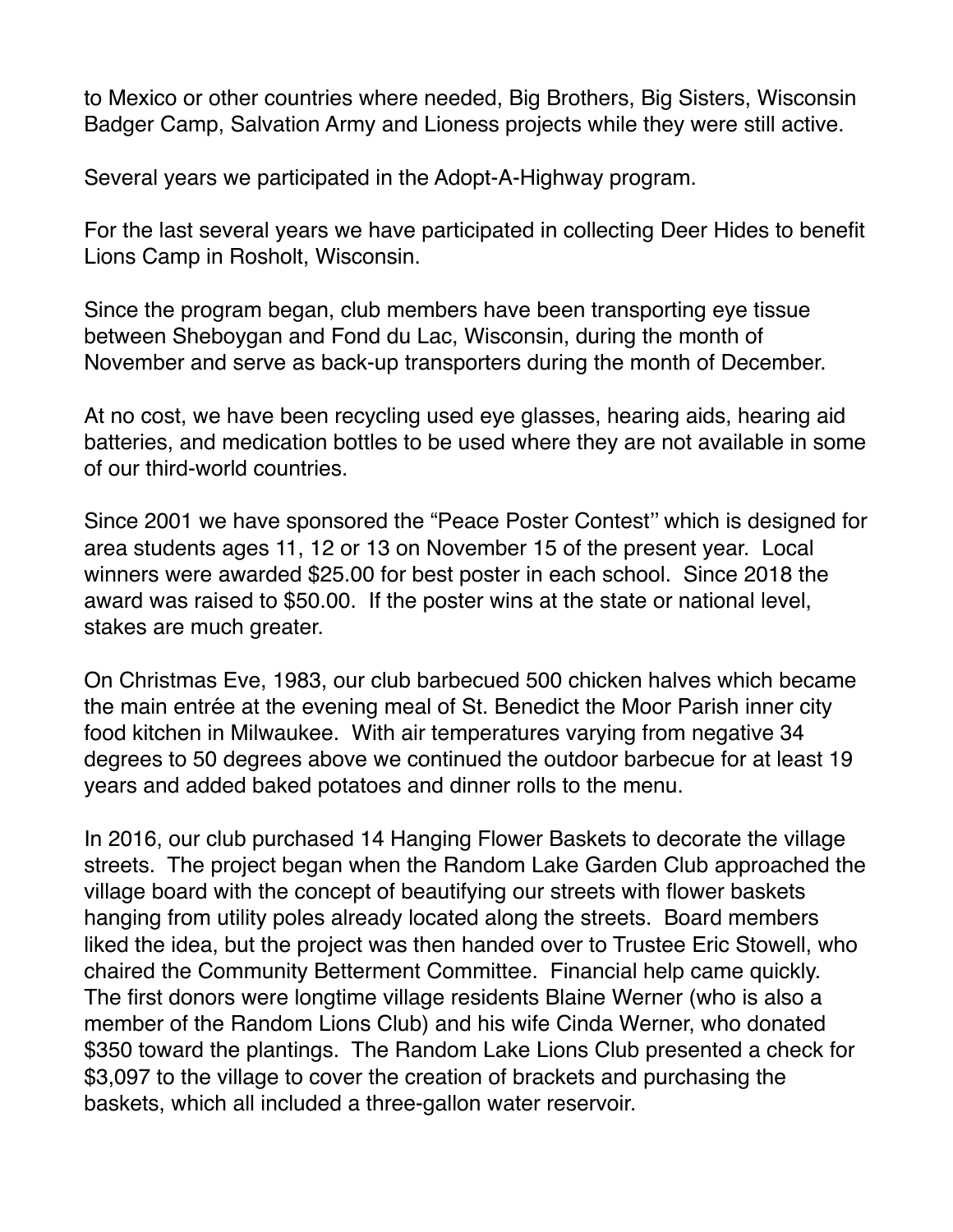In 2016 we donated \$2,500.00 to a special project for the Random Lake Fire Department, to purchase a "Sparky The Fire Dog" outfit with a recognizable Lions Logo somewhere on the costume to indicate the Lions involvement. The Sparky costume is an effective tool in teaching kids the importance of fire prevention.

In 2017 the Lions Club donated \$2.00 for every Smoke/CO Alarm that the Random Fire Department sold to reduce the price of each unit so it was affordable to everyone. The fire department ended up putting over two hundred new Smoke/Carbon Monoxide Alarms in our community with our support.

During 2019, 2020 and 2021 we donated to the high school baseball team for Lions signage around their baseball field.

At our October 20, 2020, meeting, Mike San Felippo gave a presentation to our membership for a camera system to provide recordings for Random Lake High School sports programs as well as other school uses. A \$3,609.00 unit was recommended so our club passed a motion to purchase the unit. The school is very pleased with the system.

 Late in 2020, District Secretary/Treasurer Dave Holschbach relayed a challenge from PDG Dave Lee to raise funds to renovate the Solarium Room at Marshfield Clinic into a Lions Healing Space for teenage and children undergoing cancer treatment. We donated \$100.00 and when we learned that they were falling short on their pledge, we donated another \$100.00.

In 2020 we donated \$1,800 to Silver Creek Fire Department so we can continue to use their chicken barrels and Grill "for the next 10 years." They needed funds for an air tank for their fire truck.

Since its origin, the club has annually donated funds to the Random Lake Area Chamber of Commerce.

We have donated to the Random Lake Area Historical Society Museum which opened in 2008, originally located at the Jung Brewery bottling house until March of 2012 when the museum relocated at 115 Carroll street, Random Lake, Wisconsin. This building was purchased in December of 2012, extensively remodeled with the help of volunteers during 2013 and early 2014. The grand opening dedication was held June 1, 2014.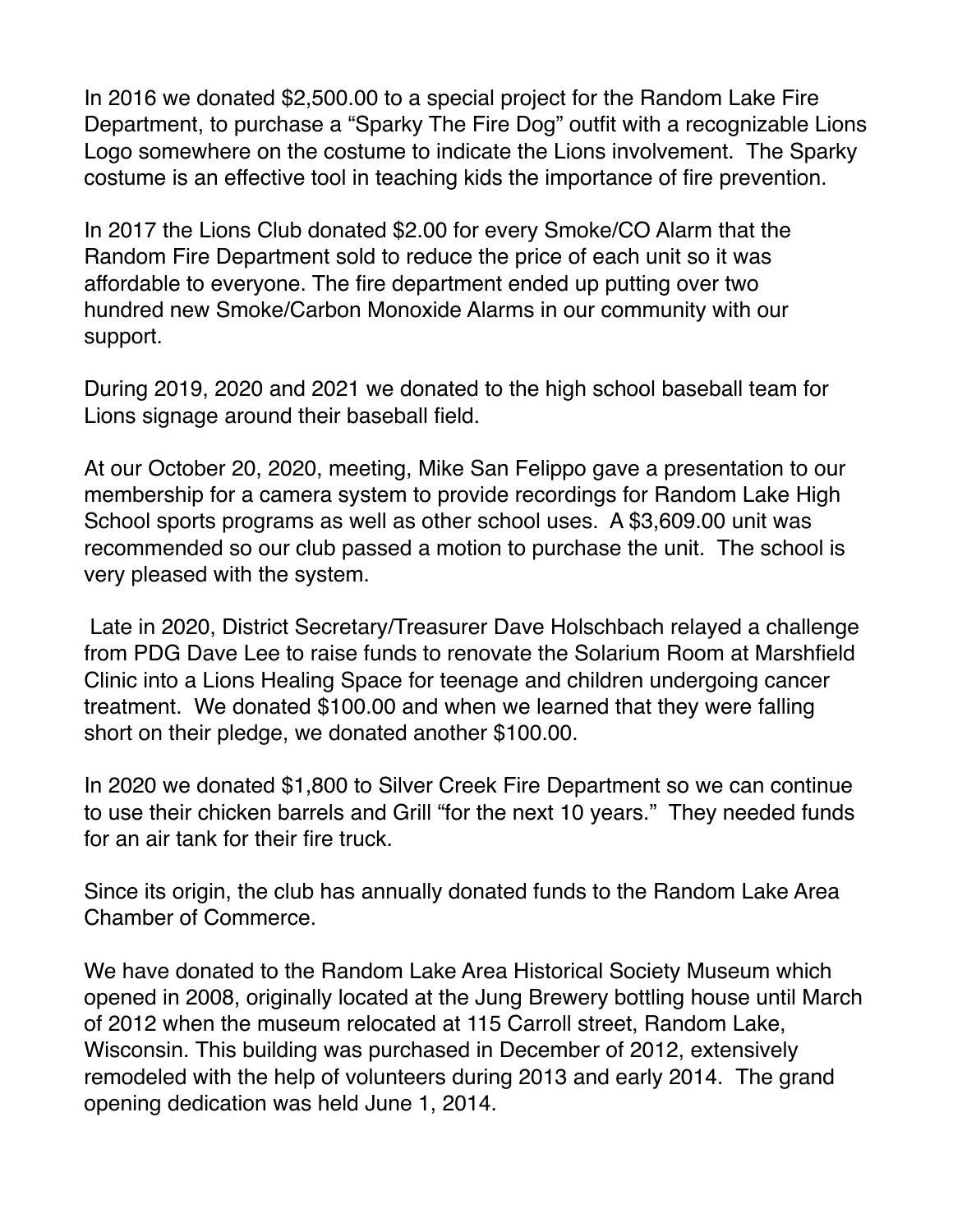Several years ago, when we learned that a woman living in town needed a reading machine, we bought a Topaz 20" Reader for nearly \$2,000.00 and it magnified the words or pictures on a screen that she was able to read. The woman used it until she passed. In 2021 we purchased two reading machines for \$1,700.00 (two at a price less than the old reader) that are capable of not only enlarging items, but they are capable of reading the message - and each cost far less than the less capable earlier machine.

In the past, we have donated to: the World Affairs Seminar for Youth; Model United Nations; Youth Exchange; Lions Highway Safety Program; Lions Pride; special hearing aids; Disaster Relief; Bridgeway (SCIO); Youth Exchange; Greater Random Lake-Adell United Fund; American Legion, Sheboygan Eye Bank and other community projects.

# **50th Anniversary**

Random Lake Lions celebrated their 50th Anniversary on Saturday, April 20, 2002, at the Five Pillars Supper Club - Lower Level (located two blocks east of corner of State Hwy 57 and County Hwy K).

Guest Speaker was Dr. Richard "Dick" Tyler - Past International Director from Forest, Minnesota. Lion Orville Kittel, District Governor from Green Lake also was part of the program as was Zone Chairman Lion Elmer Kaas.

Hopefully we expect to have another anniversary celebration when we reach our 75th anniversary in 2027. Can we call it our "Diamond Anniversary?"

## **RANDOM LAKE LIONS PAST PRESIDENTS**

| 1951-52Jerome Krier  |
|----------------------|
| 1952-53Jerome Krier  |
| 1953-54Herb Gosse    |
| 1954-55Leo Kircher   |
| 1955-56Chester Stahl |
|                      |
| 1957-58Vernon Wilk   |
| 1958-59Ted Block     |
|                      |

| 1951-52Jerome Krier                                                                                                                                                                                                                | 1990-91Tom Silver                      |
|------------------------------------------------------------------------------------------------------------------------------------------------------------------------------------------------------------------------------------|----------------------------------------|
| 1952-53Jerome Krier                                                                                                                                                                                                                | 1991-92William Wessing                 |
| 1953-54Herb Gosse                                                                                                                                                                                                                  | 1992-93Jim McGillivray                 |
| 1954-55Leo Kircher                                                                                                                                                                                                                 | 1993-94Clark Hanson                    |
| 1955-56Chester Stahl                                                                                                                                                                                                               | 1994-95Michael Finnegan                |
|                                                                                                                                                                                                                                    | 1995-96Ron Klitzkie                    |
| 1957-58Vernon Wilk                                                                                                                                                                                                                 | 1996-97Michael Cofta                   |
|                                                                                                                                                                                                                                    | 1958-59Ted Block 1997-98Dan Uelmen Jr. |
| $\mathcal{L}$ is a set of the set of the set of the set of the set of the set of the set of the set of the set of the set of the set of the set of the set of the set of the set of the set of the set of the set of the set of th |                                        |

(continued on next page)